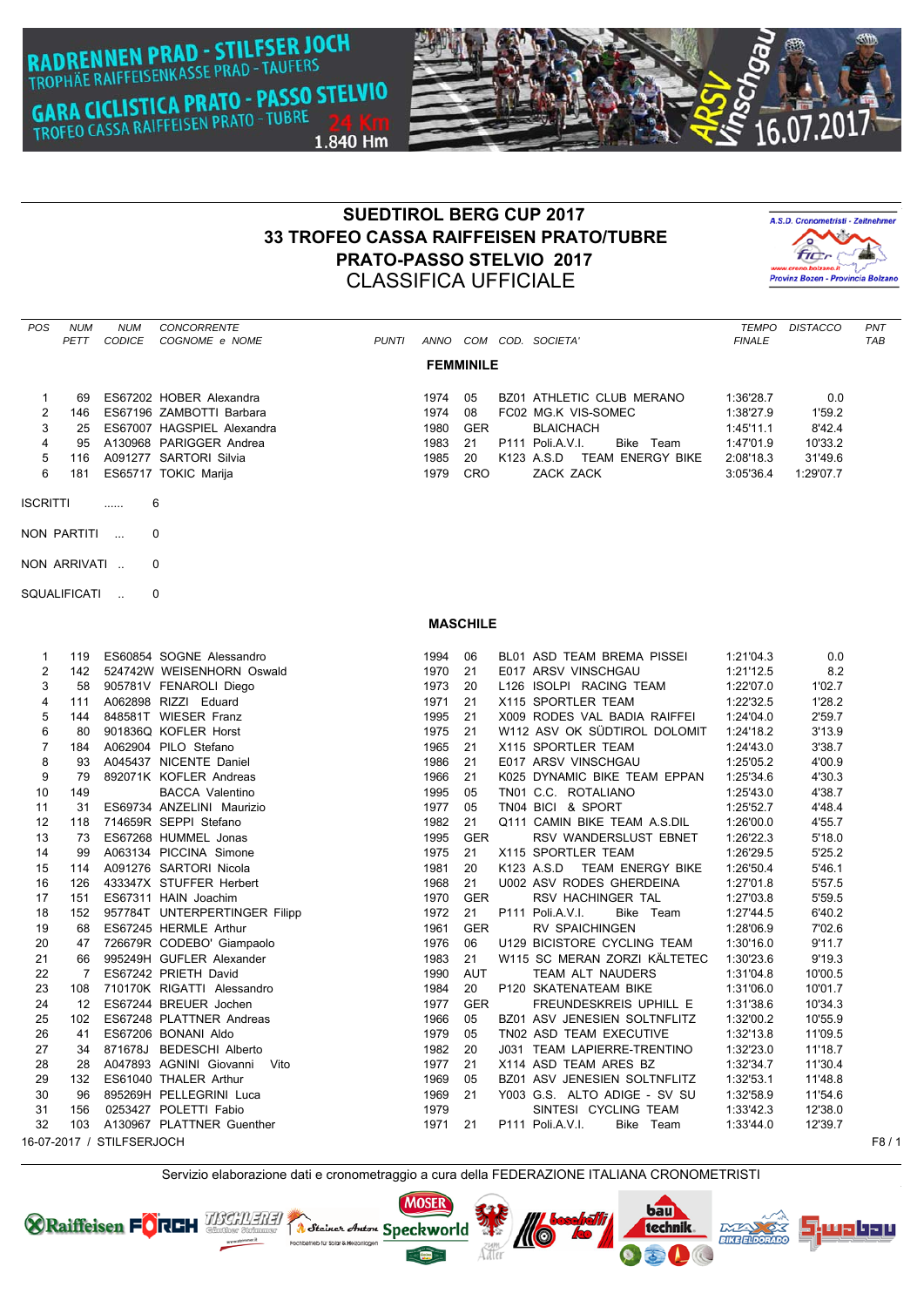| <b>POS</b>                 | <b>NUM</b>   | <b>NUM</b>    | CONCORRENTE                                           |              |              |                   |  |                                                   |                        | TEMPO DISTACCO     | <b>PNT</b> |
|----------------------------|--------------|---------------|-------------------------------------------------------|--------------|--------------|-------------------|--|---------------------------------------------------|------------------------|--------------------|------------|
|                            | PETT         | <b>CODICE</b> | COGNOME e NOME                                        | <b>PUNTI</b> | ANNO         |                   |  | COM COD. SOCIETA'                                 | <b>FINALE</b>          |                    | <b>TAB</b> |
| 33                         | 134          |               | ES67247 THURNER Roland                                |              | 1968         | 05                |  | BZ01 ASV JENESIEN SOLTNFLITZ                      | 1:34'23.0              | 13'18.7            |            |
| 34                         | 14           |               | ES67204 HIESTAND Alwin                                |              | 1957         | SUI               |  | FISCHLI BIKE                                      | 1:34'41.6              | 13'37.3            |            |
| 35                         | 94           |               | A044033 NIEDEREGGER Markus                            |              | 1969         | 21                |  | E017 ARSV VINSCHGAU                               | 1:34'42.1              | 13'37.8            |            |
| 36                         | 40           |               | 790163H BERNARD Nikolaus                              |              | 1958         | 21                |  | K025 DYNAMIC BIKE TEAM EPPAN                      | 1:34'56.4              | 13'52.1            |            |
| 37                         | 131          |               | ES67261 TEVINI Marco                                  |              | 1989         | 05                |  | TN01 C.C. ROTALIANO                               | 1:34'58.2              | 13'53.9            |            |
| 38                         | 62           |               | A062364 GRABER Guenther                               |              | 1971         | 21                |  | D018 RV EDELROT LANA                              | 1:36'29.1              | 15'24.8            |            |
| 39                         | 86           |               | A005635 MITTERER David                                |              | 1990         | 21                |  | E017 ARSV VINSCHGAU                               | 1:36'53.8              | 15'49.5            |            |
| 40<br>41                   | 29<br>136    |               | ES67195 AGOSTA Sebastiano<br>A051428 TRENTIN Frederik |              | 1978<br>1989 | 05<br>21          |  | TN04 BICI & SPORT                                 | 1:37'00.6<br>1:37'05.3 | 15'56.3            |            |
| 42                         | 26           |               | ES67259 BERNHARD Lukas                                |              | 1955         | <b>GER</b>        |  | E017 ARSV VINSCHGAU<br><b>MUENCHEN</b>            | 1:37'14.1              | 16'01.0<br>16'09.8 |            |
| 43                         | 133          |               | 852671G THURNER Erich Karl                            |              | 1964         | 21                |  | L035 ASC RADCLUB SARNTAL                          | 1:37'37.9              | 16'33.6            |            |
| 44                         | 87           |               | A024066 MITTERHOFER Michael                           |              | 1988         | 03                |  | B293 ALE' CIPOLLINI GALASSIA                      | 1:38'19.5              | 17'15.2            |            |
| 45                         | 153          |               | ES60857 WEISS Thomas                                  |              | 1972         | 08                |  | FC07 CANNONDALE GOBBI FSA                         | 1:38'32.9              | 17'28.6            |            |
| 46                         | 77           |               | 334810Y KOCH Alois                                    |              | 1953         | 21                |  | E017 ARSV VINSCHGAU                               | 1:39'29.8              | 18'25.5            |            |
| 47                         | 185          |               | 837970Z MITTERHOFER Stefan                            |              | 1975         | 21                |  | E017 ARSV VINSCHGAU                               | 1:40'21.2              | 19'16.9            |            |
| 48                         | 16           |               | ES67199 HOEFNER Georg                                 |              | 1960         | <b>GER</b>        |  | RSLC HOLZKIRCHEN                                  | 1:40'31.6              | 19'27.3            |            |
| 49                         | 89           |               | ES67277 MOLL Markus                                   |              | 1961         | <b>AUT</b>        |  | RC BIKE POINT INNSBRUCK                           | 1:40'36.4              | 19'32.1            |            |
| 50                         | 147          |               | A021890 ZOESCHG Gerhard                               |              | 1969<br>1960 | 21<br>21          |  | D018 RV EDELROT LANA                              | 1:41'04.0              | 19'59.7            |            |
| 51<br>52                   | 82<br>38     |               | 894941J LAGEDER Theodor<br>827994C BELLANTE Dario     |              | 1965         | 20                |  | E110 REWEL-TEXMARKET TEAM<br>D115 US LITEGOSA ASD | 1:41'15.2<br>1:41'50.4 | 20'10.9<br>20'46.1 |            |
| 53                         | 182          |               | ES60613 CUK Tomislav                                  |              | 1960         | <b>SLO</b>        |  | BAM.BI                                            | 1:42'01.3              | 20'57.0            |            |
| 54                         | 140          |               | A111414 VARESCO Michele                               |              | 1986         | 20                |  | D115 US LITEGOSA ASD                              | 1:42'55.0              | 21'50.7            |            |
| 55                         | 139          |               | 990893P VARESCO Adriano                               |              | 1973         | 20                |  | D115 US LITEGOSA ASD                              | 1:43'45.4              | 22'41.1            |            |
| 56                         | 98           |               | A108643 PIAZZA Andrea                                 |              | 1979         | 03                |  | B299 ASD BUTTY                                    | 1:44'43.6              | 23'39.3            |            |
| 57                         | 145          |               | A067441 WIESLER Egon                                  |              | 1981         | 21                |  | E017 ARSV VINSCHGAU                               | 1:44'59.6              | 23'55.3            |            |
| 58                         | 23           |               | 01842 NOCK Lukas                                      |              | 1985         |                   |  | VOELS AM SCHLERN                                  | 1:45'29.2              | 24'24.9            |            |
| 59                         | 157          |               | ROTTENSTEINER Peter                                   |              | 1972         | 05                |  | BZ01 ASV JENESIEN SOLTNFLITZ                      | 1:45'54.0              | 24'49.7            |            |
| 60                         | 138          |               | ES67011 VALENTINI Silvano                             |              | 1952         | 05                |  | TN04 BICI & SPORT                                 | 1:45'54.8              | 24'50.5            |            |
| 61<br>62                   | 45<br>17     |               | 870774M CARESIA Patrizio<br>ES67200 STOCKER Markus    |              | 1964<br>1965 | 20                |  | D115 US LITEGOSA ASD<br><b>SC MERAN ASV</b>       | 1:45'58.7<br>1:46'11.5 | 24'54.4<br>25'07.2 |            |
| 63                         | 59           |               | 773874C GIUNCHI Luca                                  |              | 1967         | 20                |  | D115 US LITEGOSA ASD                              | 1:47'59.4              | 26'55.1            |            |
| 64                         | 155          |               | <b>HARTL Gerhard</b>                                  |              | 1954         | <b>GER</b>        |  | RADSPORTCLUB GRUENBERG                            | 1:48'46.3              | 27'42.0            |            |
| 65                         | 97           |               | 524508V PERINI Paolo                                  |              | 1969         | 21                |  | W037 SC ALTAIR ASD                                | 1:49'16.6              | 28'12.3            |            |
| 66                         | 83           |               | ES67260 MAEDER Martin                                 |              | 1973         | SUI               |  | <b>VC FISCHINGEN</b>                              | 1:49'52.8              | 28'48.5            |            |
| 67                         | 72           |               | ES67246 HUBER Peter                                   |              | 1959         | 05                |  | BZ01 ASV JENESIEN SOLTNFLITZ                      | 1:50'02.5              | 28'58.2            |            |
| 68                         | 65           |               | A080236 GROSSI Manuel                                 |              | 1975         | 21U               |  | U002 ASV RODES GHERDEINA                          | 1:50'31.9              | 29'27.6            |            |
| 69                         | 76           |               | ES67201 KARL-ROLAND Peter                             |              | 1968         | <b>GER</b>        |  | RSV SEEROSE FRIEDRICHSH                           | 1:50'57.1              | 29'52.8            |            |
| 70                         | 117          |               | A130170 SCHIEVENIN Fulvio                             |              | 1956         | 21                |  | E110 REWEL-TEXMARKET TEAM                         | 1:51'45.0              | 30'40.7            |            |
| 71<br>72                   | 91<br>15     |               | 588261D MOSER Giuseppe<br>ES67198 PREUSS Bernd        |              | 1967<br>1959 | 21<br><b>GER</b>  |  | W037 SC ALTAIR ASD<br>GIPFELSTUERMER IMMENSTA     | 1:51'47.2<br>1:52'06.7 | 30'42.9<br>31'02.4 |            |
| 73                         | 37           |               | ES67276 BEHA Werner                                   |              | 1950         | <b>GER</b>        |  | RSPV 06 SCHWENNINGEN                              | 1:52'45.2              | 31'40.9            |            |
| 74                         | 3            |               | ES67240 WIESMAIER Roland                              |              | 1963         | <b>GER</b>        |  | RACE TEAM INNTALBIKE                              | 1:53'36.5              | 32'32.2            |            |
| 75                         | 148          |               | 896813C ZORZI Renzo                                   |              | 1953         | 20                |  | X030 CARINA - BRAO CAFFE'                         | 1:53'51.1              | 32'46.8            |            |
| 76                         | 75           |               | A120908 INNEREBNER Alfons                             |              | 1962         | 21                |  | L035 ASC RADCLUB SARNTAL                          | 1:55'25.8              | 34'21.5            |            |
| 77                         | 183          |               | ES67271 PIESLINGER DE BERNARDIN Rene                  |              | 1979         | <b>GER</b>        |  | RFV 1893 PRIEM v.V.                               | 1:56'20.4              | 35'16.1            |            |
| 78                         |              |               | 11 ES67243 KEMLER Johannes                            |              | 1981         | <b>GER</b>        |  | CYCLING CLUB RAV                                  | 1:56'54.4              | 35'50.1            |            |
| 79                         | 64           |               | 984680T GROSS Manfred                                 |              | 1962         | 21                |  | L035 ASC RADCLUB SARNTAL                          | 1:56'55.4              | 35'51.1            |            |
| 80                         | 71           |               | ES67274 HUBER Josef                                   |              | 1956         | <b>GER</b>        |  | RFV 1893 PRIEM v.V.                               | 1:58'58.7              | 37'54.4            |            |
| 81<br>82                   | 154<br>19    |               | LUFFER Bernhard<br>ES67002 MALGIARITTA Eduard         |              | 1954<br>1952 | <b>GER</b><br>SUI |  | RC CONCORDIA 986 MUENC<br><b>ZIZERS</b>           | 2:04'36.5<br>2:04'40.3 | 43'32.2<br>43'36.0 |            |
| 83                         |              |               | 51 094118J DE MARCHI Ado                              |              | 1946         | 03                |  | X071 UC CAERANO A.S.D                             | 2:08'02.4              | 46'58.1            |            |
| 84                         |              |               | 113 ES67278 SAILER Christian                          |              | 1960         | <b>AUT</b>        |  | RC STATTERSDORF                                   | 2:13'03.9              | 51'59.6            |            |
| 85                         | 122          |               | ES67279 STEINER Franz                                 |              | 1958         | AUT               |  | RAD UNION ST.JOHANN                               | 2:19'46.5              | 58'42.2            |            |
| 86                         |              |               | 120 A052814 SOZZI Silvano                             |              | 1941         | 21                |  | A100 G.S. ZANOLINI BIKE PROF                      | 3:36'07.5              | 2:15'03.2          |            |
| <b>ISCRITTI</b><br>89<br>. |              |               |                                                       |              |              |                   |  |                                                   |                        |                    |            |
|                            | NON PARTITI  |               | 0                                                     |              |              |                   |  |                                                   |                        |                    |            |
|                            | NON ARRIVATI |               | 3                                                     |              |              |                   |  |                                                   |                        |                    |            |
|                            |              |               | 5 ES67241 FREIBERGER Wolfgang                         |              | 1983         |                   |  | ST.LORENZEN                                       |                        |                    |            |
|                            |              |               | 55 ES67249 EGGER Norbert                              |              | 1969         | 05                |  | BZ01 ASV JENESIEN SOLTNFLITZ                      |                        |                    |            |
|                            |              |               | 112 524851L SAGMEISTER Florian                        |              | 1972 21      |                   |  | E017 ARSV VINSCHGAU                               |                        |                    |            |
|                            |              |               |                                                       |              |              |                   |  |                                                   |                        |                    |            |
|                            |              | SQUALIFICATI  | $\mathbf 0$                                           |              |              |                   |  |                                                   |                        |                    |            |

16-07-2017 / STILFSERJOCH F8 / 2